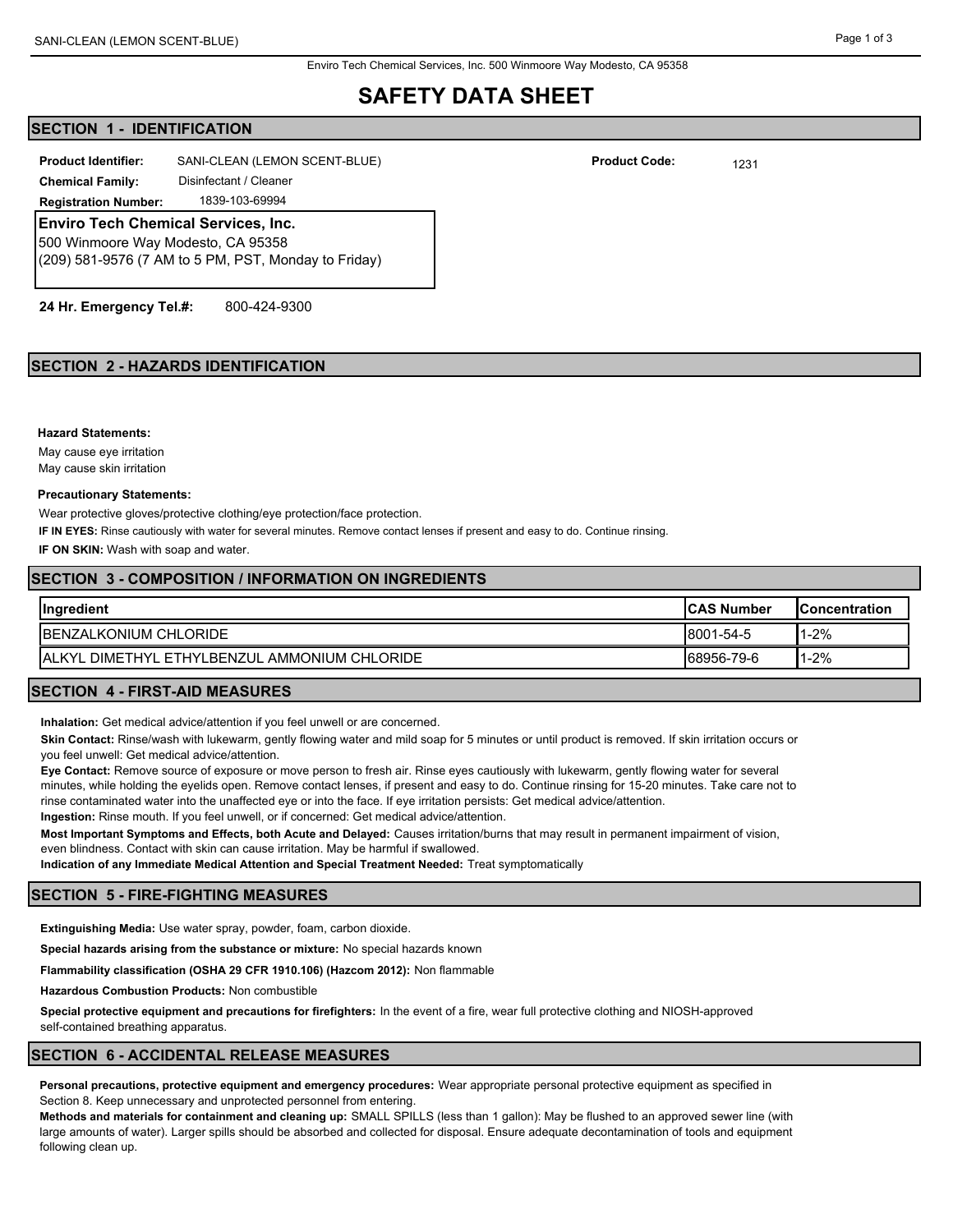# **SAFETY DATA SHEET**

## **SECTION 7 - HANDLING AND STORAGE**

**Precautions for Safe Handling:** Wear at least chemical resistant gloves and eye protection, face shield, and chemical resistant garments when handling, moving or using this product. Do not contaminate water, food, or feed by storage or disposal.

**Conditions for Safe Storage:** Keep product in tightly closed container when not in use. Do not drop, roll, or skid drum. Store in a cool, dry, well-ventilated area away from heat or open flame.

**Incompatible Materials:** Acids, bases and strong oxidizers.

## **SECTION 8 - EXPOSURE CONTROLS / PERSONAL PROTECTION**

**Ventilation and engineering measures:** Forced air, local exhaust, or open air is adequate.

**Respiratory Protection:** Not a respiratory irritant unless dealing with a mist form, then wear appropiate NIOSH respirator.

**Skin Protection:** Wear chemical resistant gloves and chemical resistant garments when handling, wash garments before re-use.

**Eye/Face Protection:** Wear safety glasses, goggles and/or face shield to prevent eye contact.

**Other Protective Equipment:** Eye wash facility and emergency shower should be in close proximity.

**General Hygiene Conditions:** Do not eat, drink or smoke when using this product. Wash thoroughly after handling. Remove and wash contaminated clothing before re-use. Handle in accordance with good industry hygiene and safety practice.

## **SECTION 9 - PHYSICAL AND CHEMICAL PROPERTIES**

**Appearance:** Blue clear liquid. **Odor: Odorless or citrus odor. pH:** 11.0-12.0 **Melting/Freezing point:** No information available. **Initial boiling point and boiling range:** No information available. **Flammability (solid, gas):** Non flammable. Specific gravity: 1.05 g/mL **Solubility in water:** Complete **Decomposition temperature:** No information available. **Viscosity:** 5-15 cSt at 20ºC / 68ºF

## **SECTION 10 - STABILITY AND REACTIVITY**

**Reactivity:** Strong bases/acids/oxidizing agents **Chemical Stability:** Stable under normal conditions **Possibility of Hazardous Reactions:** May react with incompatible materials **Conditions to Avoid:** Incompatible materials **Incompatible Materials:** Acids, bases and strong oxidizers. **Hazardous Decomposition Products:** None known

## **SECTION 11 - TOXICOLOGICAL INFORMATION**

## **Informaiton on likely routes of exposure:**

Routes of entry - inhalation: YES Routes of entry - skin & eye: YES Routes of entry - ingestion: YES Routes of entry - skin absorption: NO

## **Potential Health Effects:**

**Signs and symptoms of short term (acute) exposure:**

**Inhalation:** May cause irritation to respiratory system.

**Ingestion:** May cause nausea, vomiting, abdominal pain, gastrointestinal tract burns, gastrointestinal upset and/or diarrhea. **Skin:** May cause skin irritation including redness, edema, swelling, rash, scaling or blistering, drying and/or cracking of skin. **Eye:** May cause redness, stinging, tearing, swelling, itching and/or irritation of the eye. Possible eye damage if left untreated.